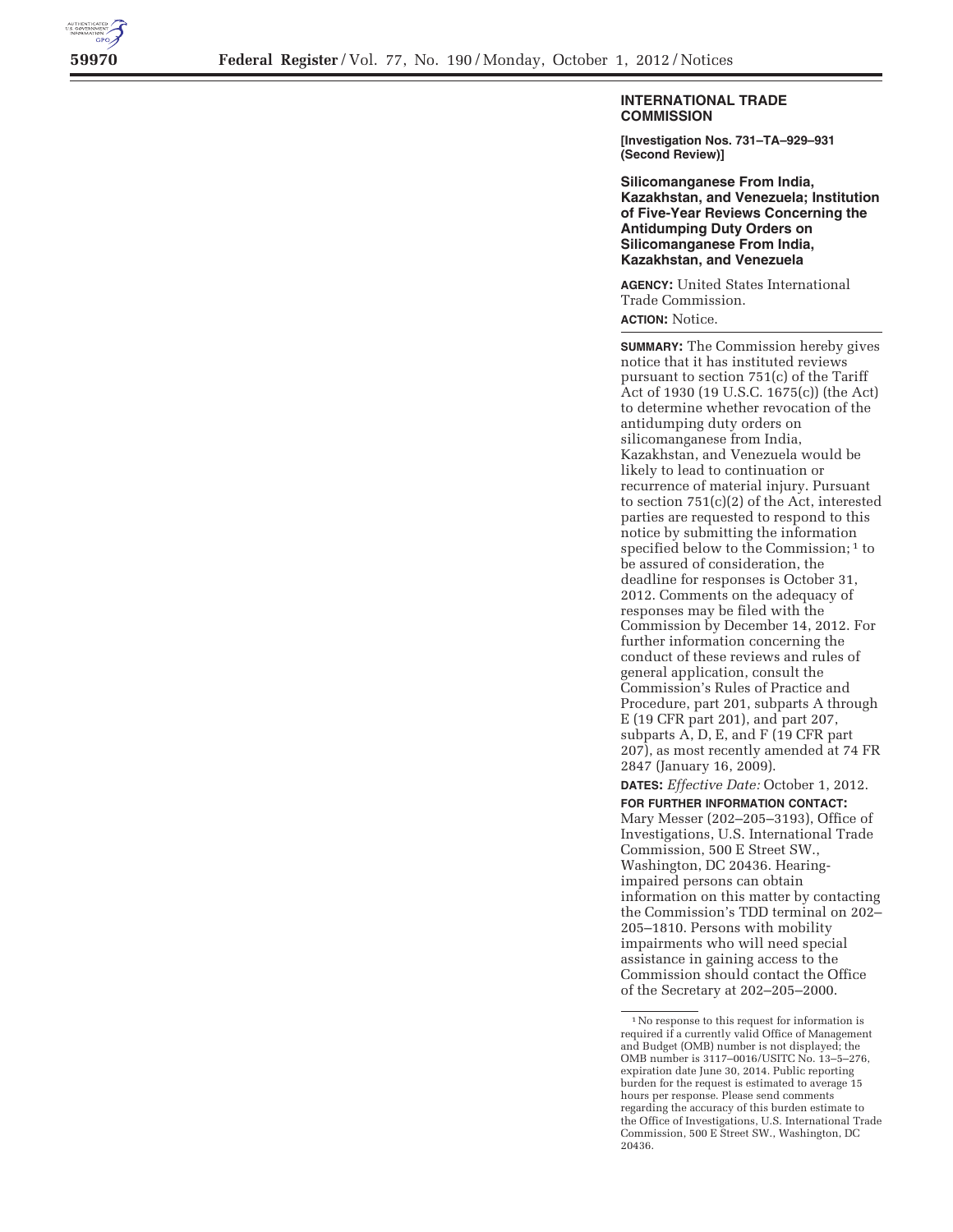General information concerning the Commission may also be obtained by accessing its internet server (*http:// www.usitc.gov*). The public record for these reviews may be viewed on the Commission's electronic docket (EDIS) at *http://edis.usitc.gov.* 

## **SUPPLEMENTARY INFORMATION:**

*Background.* On May 23, 2002, the Department of Commerce issued antidumping duty orders on imports of silicomanganese from India, Kazakhstan, and Venezuela (67 FR 36149). Following the five-year reviews by Commerce and the Commission, effective November 30, 2007, Commerce issued a continuation of the antidumping duty orders on imports of silicomanganese from India, Kazakhstan, and Venezuela (73 FR 841, January 4, 2008). The Commission is now conducting second reviews to determine whether revocation of the orders would be likely to lead to continuation or recurrence of material injury to the domestic industry within a reasonably foreseeable time. It will assess the adequacy of interested party responses to this notice of institution to determine whether to conduct full or expedited reviews. The Commission's determinations in any expedited reviews will be based on the facts available, which may include information provided in response to this notice.

*Definitions.* The following definitions apply to these reviews:

(1) *Subject Merchandise* is the class or kind of merchandise that is within the scope of the five-year reviews, as defined by the Department of Commerce.

(2) The *Subject Countries* in these reviews are India, Kazakhstan, and Venezuela.

(3) The *Domestic Like Product* is the domestically produced product or products which are like, or in the absence of like, most similar in characteristics and uses with, the *Subject Merchandise.* In its original determinations and its expedited first five-year review determinations, the Commission found a single *Domestic Like Product* consisting of all forms, sizes, and compositions of silicomanganese, except low-carbon silicomanganese, coextensive with Commerce's scope.

(4) The *Domestic Industry* is the U.S. producers as a whole of the *Domestic Like Product,* or those producers whose collective output of the *Domestic Like Product* constitutes a major proportion of the total domestic production of the product. In its original determinations and its expedited first five-year review

determinations, the Commission found a single *Domestic Industry* consisting of all domestic producers of silicomanganese, except low-carbon silicomanganese.

(5) An *Importer* is any person or firm engaged, either directly or through a parent company or subsidiary, in importing the *Subject Merchandise* into the United States from a foreign manufacturer or through its selling agent.

*Participation in the reviews and public service list.* Persons, including industrial users of the *Subject Merchandise* and, if the merchandise is sold at the retail level, representative consumer organizations, wishing to participate in the reviews as parties must file an entry of appearance with the Secretary to the Commission, as provided in section 201.11(b)(4) of the Commission's rules, no later than 21 days after publication of this notice in the **Federal Register**. The Secretary will maintain a public service list containing the names and addresses of all persons, or their representatives, who are parties to the reviews.

Former Commission employees who are seeking to appear in Commission five-year reviews are advised that they may appear in a review even if they participated personally and substantially in the corresponding underlying original investigation. The Commission's designated agency ethics official has advised that a five-year review is not considered the ''same particular matter'' as the corresponding underlying original investigation for purposes of 18 U.S.C.207, the post employment statute for Federal employees, and Commission rule 201.15(b) (19 CFR 201.15(b)), 73 FR 24609 (May 5, 2008). This advice was developed in consultation with the Office of Government Ethics. Consequently, former employees are not required to seek Commission approval to appear in a review under Commission rule 19 CFR 201.15, even if the corresponding underlying original investigation was pending when they were Commission employees. For further ethics advice on this matter, contact Carol McCue Verratti, Deputy Agency Ethics Official, at 202–205– 3088.

*Limited disclosure of business proprietary information (BPI) under an administrative protective order (APO) and APO service list.* Pursuant to section 207.7(a) of the Commission's rules, the Secretary will make BPI submitted in these reviews available to authorized applicants under the APO issued in the reviews, provided that the application is made no later than 21

days after publication of this notice in the **Federal Register**. Authorized applicants must represent interested parties, as defined in 19 U.S.C. 1677(9), who are parties to the reviews. A separate service list will be maintained by the Secretary for those parties authorized to receive BPI under the APO.

*Certification.* Pursuant to section 207.3 of the Commission's rules, any person submitting information to the Commission in connection with these reviews must certify that the information is accurate and complete to the best of the submitter's knowledge. In making the certification, the submitter will be deemed to consent, unless otherwise specified, for the Commission, its employees, and contract personnel to use the information provided in any other reviews or investigations of the same or comparable products which the Commission conducts under Title VII of the Act, or in internal audits and investigations relating to the programs and operations of the Commission pursuant to 5 U.S.C. Appendix 3.

*Written submissions.* Pursuant to section 207.61 of the Commission's rules, each interested party response to this notice must provide the information specified below. The deadline for filing such responses is October 31, 2012. Pursuant to section 207.62(b) of the Commission's rules, eligible parties (as specified in Commission rule 207.62(b)(1)) may also file comments concerning the adequacy of responses to the notice of institution and whether the Commission should conduct expedited or full reviews. The deadline for filing such comments is December 14, 2012. All written submissions must conform with the provisions of sections 201.8 and 207.3 of the Commission's rules and any submissions that contain BPI must also conform with the requirements of sections 201.6 and 207.7 of the Commission's rules. Please be aware that the Commission's rules with respect to electronic filing have been amended. The amendments took effect on November 7, 2011. See 76 FR 61937 (Oct. 6, 2011) and the newly revised Commission's Handbook on E-Filing, available on the Commission's Web site at *http://edis.usitc.gov.* Also, in accordance with sections 201.16(c) and 207.3 of the Commission's rules, each document filed by a party to the reviews must be served on all other parties to the reviews (as identified by either the public or APO service list as appropriate), and a certificate of service must accompany the document (if you are not a party to the reviews you do not need to serve your response).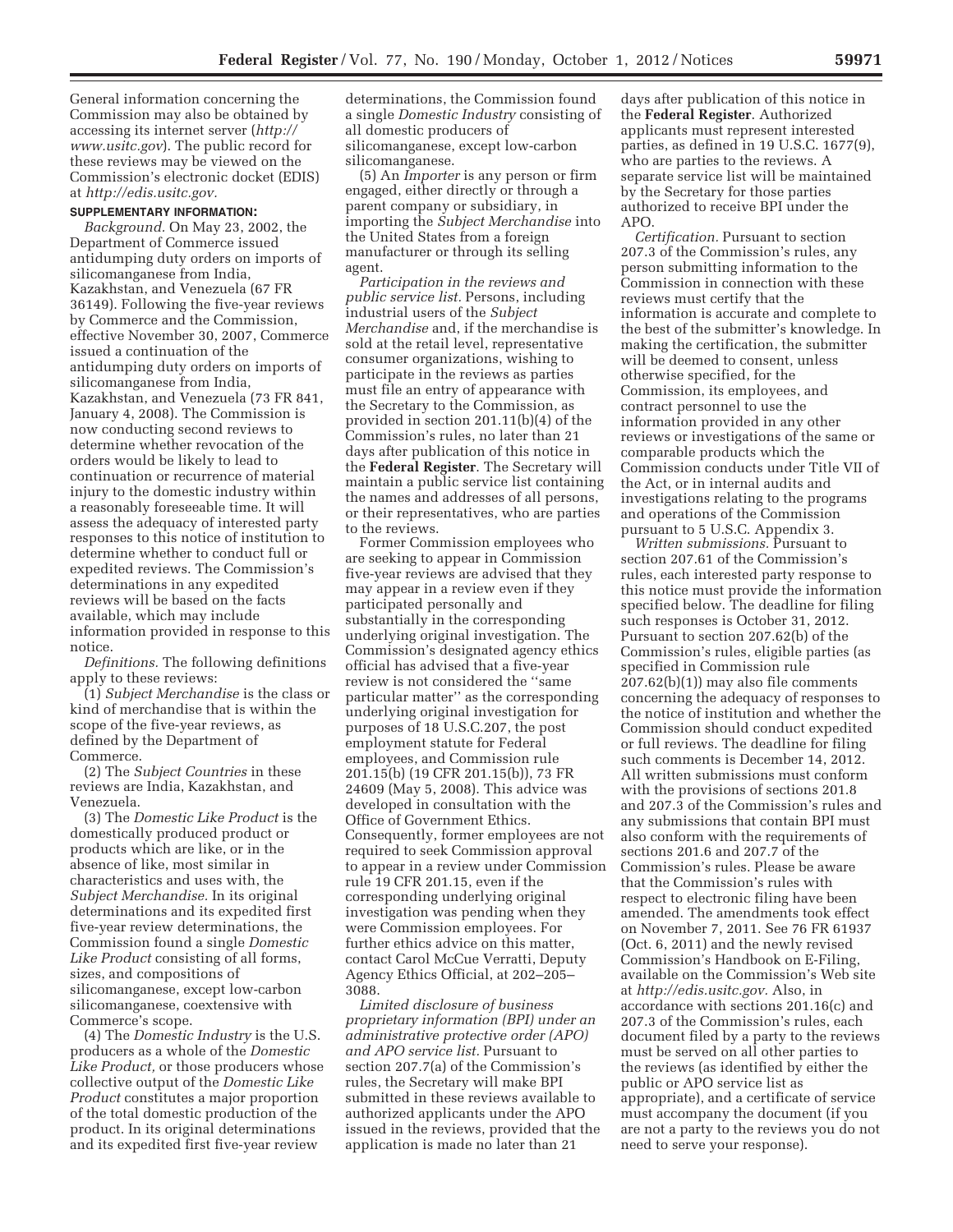*Inability to provide requested information.* Pursuant to section 207.61(c) of the Commission's rules, any interested party that cannot furnish the information requested by this notice in the requested form and manner shall notify the Commission at the earliest possible time, provide a full explanation of why it cannot provide the requested information, and indicate alternative forms in which it can provide equivalent information. If an interested party does not provide this notification (or the Commission finds the explanation provided in the notification inadequate) and fails to provide a complete response to this notice, the Commission may take an adverse inference against the party pursuant to section 776(b) of the Act in making its determinations in the reviews.

*Information to be provided in response to this notice of institution:* If you are a domestic producer, union/ worker group, or trade/business association; import/export *Subject Merchandise* from more than one *Subject Country;* or produce *Subject Merchandise* in more than one *Subject Country,* you may file a single response. If you do so, please ensure that your response to each question includes the information requested for each pertinent *Subject Country.* As used below, the term ''firm'' includes any related firms.

(1) The name and address of your firm or entity (including World Wide Web address) and name, telephone number, fax number, and Email address of the certifying official.

(2) A statement indicating whether your firm/entity is a U.S. producer of the *Domestic Like Product,* a U.S. union or worker group, a U.S. importer of the *Subject Merchandise,* a foreign producer or exporter of the *Subject Merchandise,*  a U.S. or foreign trade or business association, or another interested party (including an explanation). If you are a union/worker group or trade/business association, identify the firms in which your workers are employed or which are members of your association.

(3) A statement indicating whether your firm/entity is willing to participate in these reviews by providing information requested by the Commission.

(4) A statement of the likely effects of the revocation of the antidumping duty orders on the *Domestic Industry* in general and/or your firm/entity specifically. In your response, please discuss the various factors specified in section 752(a) of the Act (19 U.S.C. 1675a(a)) including the likely volume of subject imports, likely price effects of subject imports, and likely impact of

imports of *Subject Merchandise* on the *Domestic Industry.* 

(5) A list of all known and currently operating U.S. producers of the *Domestic Like Product.* Identify any known related parties and the nature of the relationship as defined in section 771(4)(B) of the Act (19 U.S.C.  $1677(4)(B)$ ).

(6) A list of all known and currently operating U.S. importers of the *Subject Merchandise* and producers of the *Subject Merchandise* in each *Subject Country* that currently export or have exported *Subject Merchandise* to the United States or other countries after 2006.

(7) A list of 3–5 leading purchasers in the U.S. market for the *Domestic Like Product* and the *Subject Merchandise*  (including street address, World Wide Web address, and the name, telephone number, fax number, and Email address of a responsible official at each firm).

(8) A list of known sources of information on national or regional prices for the *Domestic Like Product* or the *Subject Merchandise* in the U.S. or other markets.

(9) If you are a U.S. producer of the *Domestic Like Product,* provide the following information on your firm's operations on that product during calendar year 2011, except as noted (report quantity data in short tons and value data in U.S. dollars, f.o.b. plant). If you are a union/worker group or trade/business association, provide the information, on an aggregate basis, for the firms in which your workers are employed/which are members of your association.

(a) Production (quantity) and, if known, an estimate of the percentage of total U.S. production of the *Domestic Like Product* accounted for by your firm's(s') production;

(b) Capacity (quantity) of your firm to produce the *Domestic Like Product* (i.e., the level of production that your establishment(s) could reasonably have expected to attain during the year, assuming normal operating conditions (using equipment and machinery in place and ready to operate), normal operating levels (hours per week/weeks per year), time for downtime, maintenance, repair, and cleanup, and a typical or representative product mix);

(c) The quantity and value of U.S. commercial shipments of the *Domestic Like Product* produced in your U.S. plant(s);

(d) The quantity and value of U.S. internal consumption/company transfers of the *Domestic Like Product*  produced in your U.S. plant(s); and

(e) The value of (i) net sales, (ii) cost of goods sold (COGS), (iii) gross profit,

(iv) selling, general and administrative (SG&A) expenses, and (v) operating income of the *Domestic Like Product*  produced in your U.S. plant(s) (include both U.S. and export commercial sales, internal consumption, and company transfers) for your most recently completed fiscal year (identify the date on which your fiscal year ends).

(10) If you are a U.S. importer or a trade/business association of U.S. importers of the *Subject Merchandise*  from the *Subject Countries,* provide the following information on your firm's(s') operations on that product during calendar year 2011 (report quantity data in short tons and value data in U.S. dollars). If you are a trade/business association, provide the information, on an aggregate basis, for the firms which are members of your association.

(a) The quantity and value (landed, duty-paid but not including antidumping duties) of U.S. imports and, if known, an estimate of the percentage of total U.S. imports of *Subject Merchandise* from each *Subject Country* accounted for by your firm's(s') imports;

(b) The quantity and value (f.o.b. U.S. port, including antidumping duties) of U.S. commercial shipments of *Subject Merchandise* imported from each *Subject Country;* and

(c) The quantity and value (f.o.b. U.S. port, including antidumping duties) of U.S. internal consumption/company transfers of *Subject Merchandise*  imported from each *Subject Country.* 

(11) If you are a producer, an exporter, or a trade/business association of producers or exporters of the *Subject Merchandise* in the *Subject Countries,*  provide the following information on your firm's(s') operations on that product during calendar year 2011 (report quantity data in short tons and value data in U.S. dollars, landed and duty-paid at the U.S. port but not including antidumping duties). If you are a trade/business association, provide the information, on an aggregate basis, for the firms which are members of your association.

(a) Production (quantity) and, if known, an estimate of the percentage of total production of *Subject Merchandise*  in each *Subject Country* accounted for by your firm's(s') production;

(b) Capacity (quantity) of your firm(s) to produce the *Subject Merchandise* in each *Subject Country* (i.e., the level of production that your establishment(s) could reasonably have expected to attain during the year, assuming normal operating conditions (using equipment and machinery in place and ready to operate), normal operating levels (hours per week/weeks per year), time for